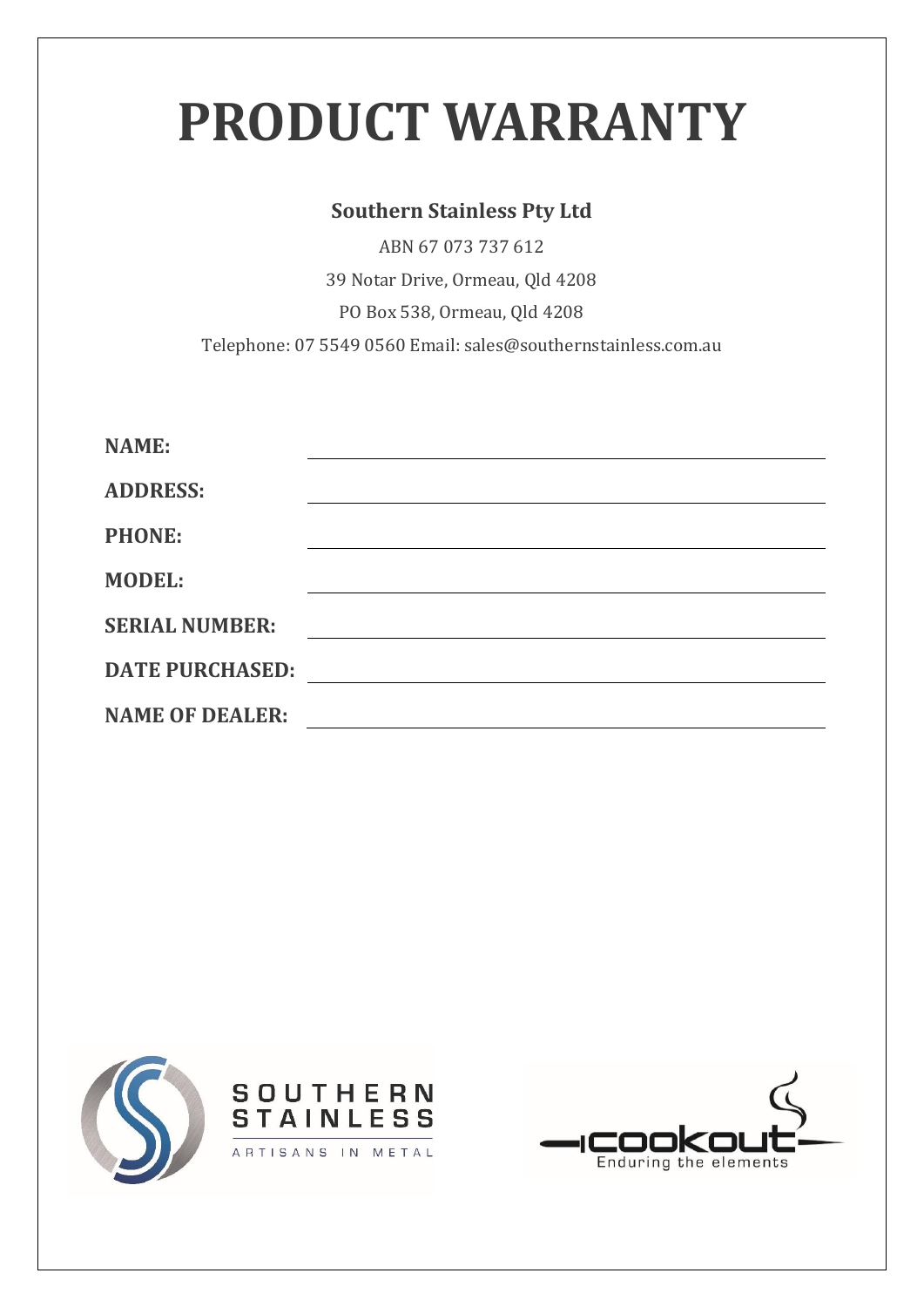# **CONDITIONS OF WARRANTY**

This booklet outlines the product warranties for Southern Stainless Pty Ltd and *Cookout*™ barbecues and appliances. It is an important document and should be kept in a safe place should a manufacturing defect in your appliance become evident. This warranty is in addition to other rights you may have under the Australian Consumer Law.

**In Australia:** Goods provided by Southern Stainless Pty Ltd in Australia come with guarantees that cannot be excluded under the Australian Consumer Law. You are entitled to a replacement or refund for a major failure and compensation for any other reasonably foreseeable loss or damage. You are also entitled to have the goods repaired or replaced if the goods fail to be of acceptable quality and the failure does not amount to a major failure. 'Acceptable quality' and 'major failure' have the same meaning as defined in the Australian Consumer Law.

**In New Zealand:** In New Zealand, products are supplied with a guarantee by Southern Stainless Pty Ltd pursuant to the provisions of the Consumer Guarantees Act, the Sale of Goods Act and the Fair Trading Act. Where the appliance was purchased in New Zealand for commercial purposes the Consumer Guarantees Act does not apply.

This warranty only applies to new appliances. Southern Stainless Pty Ltd guarantees that all Southern Stainless Pty Ltd and *Cookout*™ barbeques and appliances purchased from authorised dealers throughout Australia are free from defects. Any apparent fault will be rectified free of charge by Southern Stainless Pty Ltd within a period of **12 months** from date of purchase, provided that:

- The customer produces the original invoice or other purchase documents as proof of purchase date.
- All costs of installation, cartage, freight, travelling mileage expenses and insurance are met by the claimant.
- The equipment has been installed correctly and is used in accordance with the Southern Stainless Pty Ltd or *Cookout*™ user instructions issued with the product.

To make a claim under this warranty, please:

- Check the instruction manual for correct operating instructions.
- Check the terms of this warranty.
- Have the model number and serial number of the appliance available.
- Have proof of purchase available.
- Phone or email to arrange for the appliance to be returned (see next page for contact details).

**2**